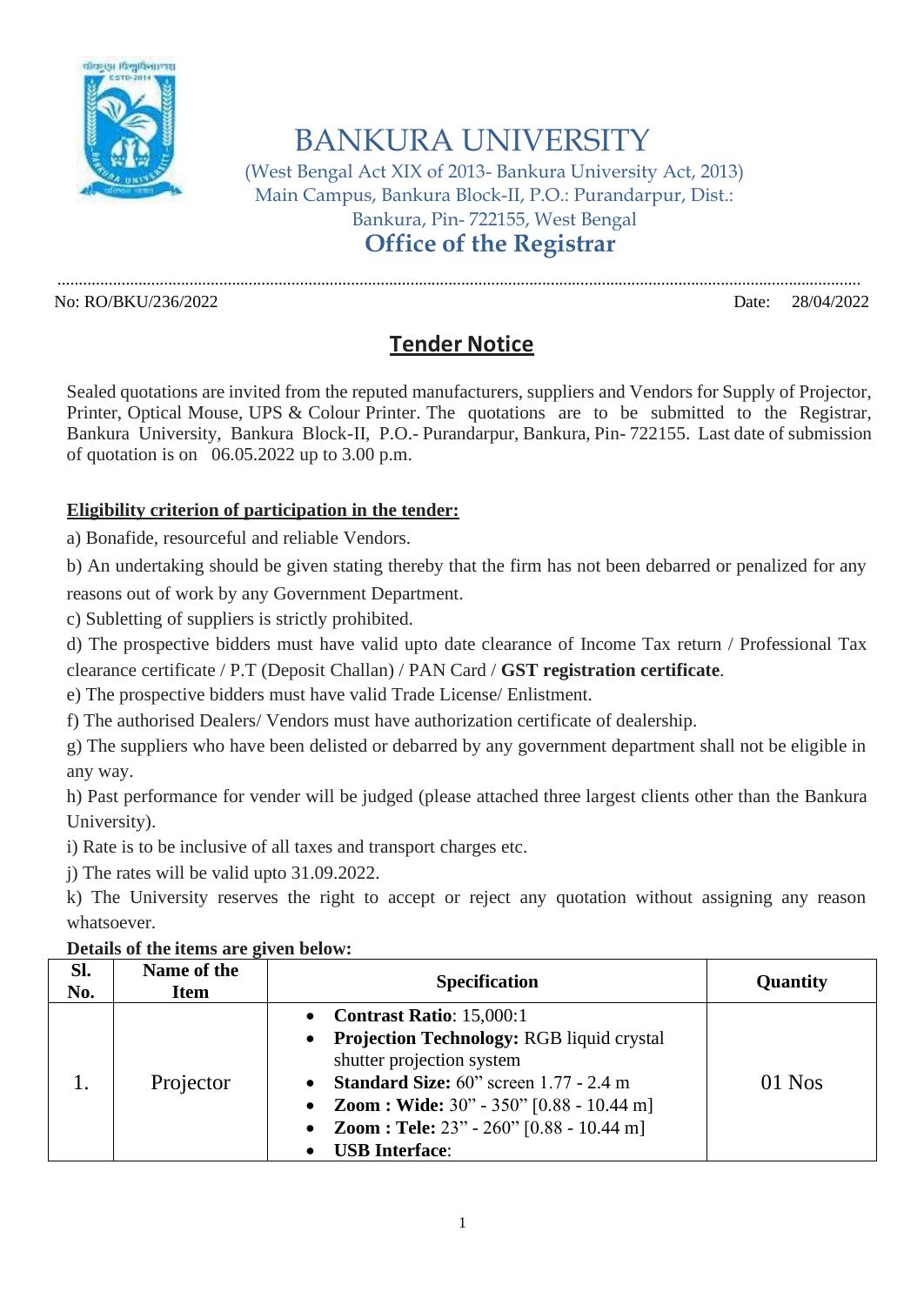|                |                           | USB Type A: 1 (for USB Memory, USB<br>Document Camera, for Wireless LAN Unit,<br>Firmware Update)<br>USB Type B: 1 (for USB Display, Mouse, K/B,<br>Control, Firmware Update)<br><b>Analog Input:</b> D-Sub 15pin: 1 (Blue molding)<br><b>Composite:</b> RCA x 1 (Yellow)<br>Digital Input: HDMI: 1<br>Audio Input: 2 RCA (White / Red): 1<br>White Light Output: (Normal/Eco): 3,200lm /<br>1,985lm<br><b>Colour Light Output: 3,200lm</b><br>Lamp Life: 10,000 Hours                           |          |
|----------------|---------------------------|--------------------------------------------------------------------------------------------------------------------------------------------------------------------------------------------------------------------------------------------------------------------------------------------------------------------------------------------------------------------------------------------------------------------------------------------------------------------------------------------------|----------|
| $\overline{2}$ | Printer                   | <b>Printer Type: Laser</b><br>$\bullet$<br><b>Functionality</b> : All-in-One (Print, Scan, Copy)<br><b>Printer Output:</b> Monochrome (Black/White)<br>Page size supported : A4, A3, B5, A5, Legal,<br>Letter etc<br><b>Connectivity Standard: Hi-Speed USB 2.0</b><br>Print speed up to 21 ppm<br><b>Print Quality Black (Normal) : Up to 600 x</b><br>600 dpi<br><b>Print Quality Black (Best) : Up to 1,200 x</b><br>$1,200$ dpi                                                              | $08$ Nos |
| 3              | <b>USB</b> Laser<br>Mouse | Cable Length: 180 cm<br>$\bullet$<br><b>Connector Description : USB</b><br><b>Buttons:</b> Two primary buttons and clickable<br>scroll wheel<br><b>Pointing Device : USB Laser Mouse</b>                                                                                                                                                                                                                                                                                                         | $02$ Nos |
| $\overline{4}$ | <b>UPS</b>                | Range: 600 VA<br><b>Input Voltage Range: 140 - 300 V</b><br><b>Input Frequency: 50 Hz</b><br><b>Output Voltage: 230 V</b><br><b>Output Frequency: 50 Hz</b><br><b>Operating Temperature</b> : 0°-40 °C                                                                                                                                                                                                                                                                                           | 21 Nos   |
| 5              | <b>Colour Printer</b>     | <b>Print Speed, Black:</b> Up to 23 ppm (A4, Draft)<br>$\bullet$<br><b>Print Speed, Color:</b> Up to 22 ppm (A4, Draft)<br><b>Product Type: Ink Tank Printer</b><br><b>Functions</b> : Print scan copy and fax<br><b>Input Capacity</b> : Up to 250 sheets<br>Scan Speed : (Normal, A4) Up to 3.5 ipm,<br>(color); Up to 8 ipm (mono)<br><b>Ink Types:</b> Pigment-based (black); Dye-based<br>(color)<br><b>Print Heads</b> : 2 (1 each black, tri-color)<br><b>Automatic Paper Sensor: Yes</b> | $02$ Nos |